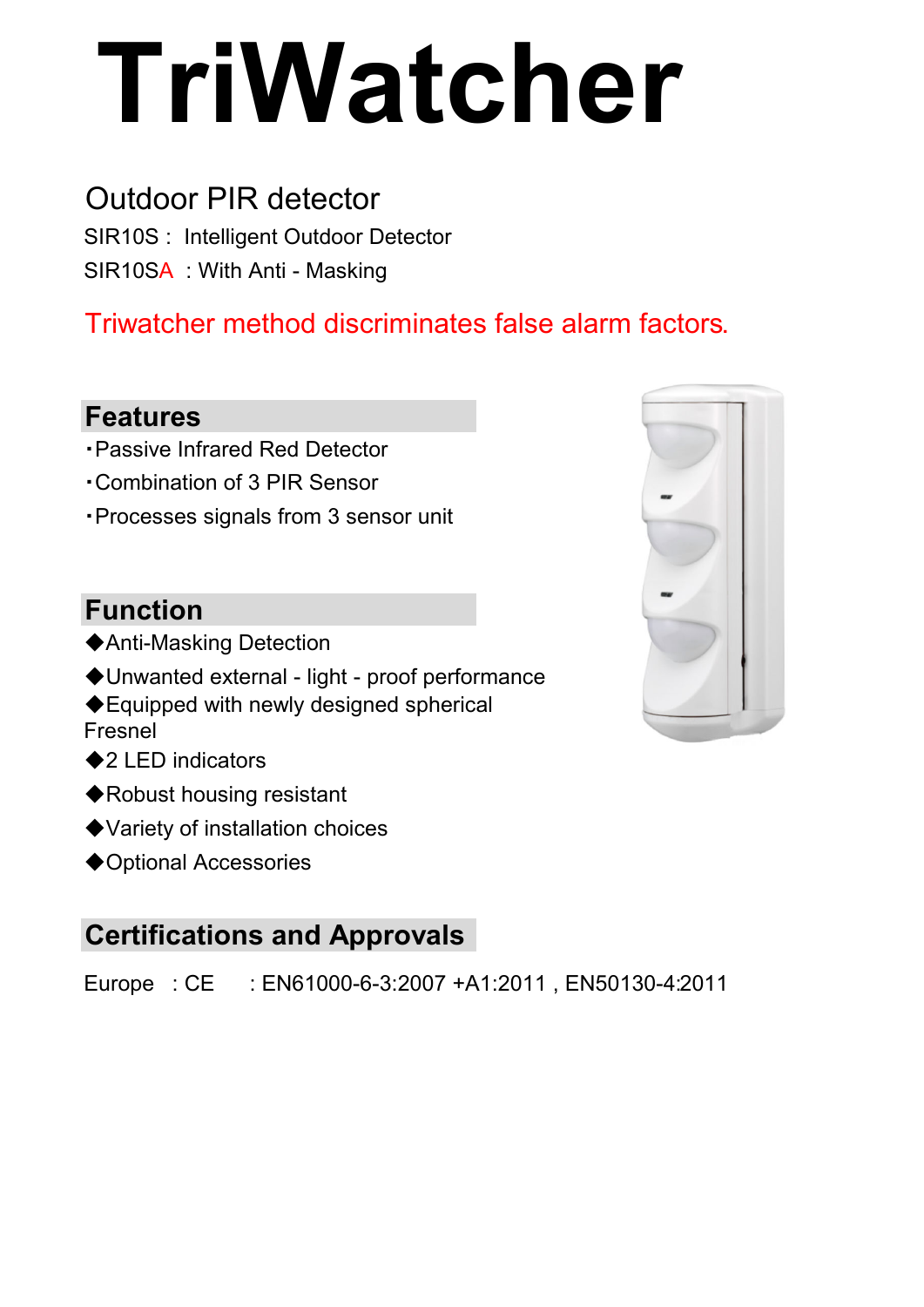#### **TriWatcher**

#### **SPECIFICATIONS**

| Model                  |                     | <b>SIR10S</b>                                              | SIR <sub>10</sub> SA            |
|------------------------|---------------------|------------------------------------------------------------|---------------------------------|
| Input voltage          |                     | 9-28VDC                                                    |                                 |
| <b>Current draw</b>    |                     | 30mA(Max)                                                  | 35mA(Max)                       |
| Operating temp./humid. |                     | -25~+50°C RH95% or less                                    |                                 |
| Storage temp./humid.   |                     | -30~+60°C RH95% or less                                    |                                 |
| Wide angle             |                     | 12m, 84° (mounting height 2.0~3.0m), 47 pairs (94 sectors) |                                 |
| Detection area, zones  |                     |                                                            |                                 |
| Pet alley              |                     | 12m, 84° (mounting height 0.8~1.2m), 29 pairs (54 sectors) |                                 |
| Detection area, zones  |                     |                                                            |                                 |
| Detection method       |                     | Passive infrared method                                    |                                 |
| <b>LED</b> indicators  | Self-diagnosis      | LED(red) Flashes(1/sec)                                    |                                 |
|                        | Power-on&warming-up |                                                            | LED(red) Flashes(1/sec)         |
|                        | Alarm               | LED(red) Light up(light off setting available)             |                                 |
|                        | Anti-masking        | LED(red) Flashes(5/sec)                                    |                                 |
|                        | Precaution          | LED(red) Flashes(1/2.5 sec)                                |                                 |
| Alarm output           | Contact form        | 1b                                                         |                                 |
|                        | Output period       | One-shot 3 sec.                                            |                                 |
|                        | Rated load          | 30VDC, 0.1A (resistance load)                              |                                 |
|                        | Output resistance   |                                                            | $\overline{3.0 \Omega}$ or less |

| <b>Model</b>       |                   | <b>SIR10S</b>                         | SIR <sub>10</sub> SA                 |  |
|--------------------|-------------------|---------------------------------------|--------------------------------------|--|
| Tamper output      | Contact form      | 1b                                    |                                      |  |
|                    | Output period     | Open while the lower cover opens      |                                      |  |
|                    | Rated load        | 30VDC, 0.1A (resistance load)         |                                      |  |
|                    | Output resistance |                                       | $3.0\Omega$ or less                  |  |
| Anti-Masking       | Contact form      | 1b                                    |                                      |  |
| output             | Output period     | N/A                                   | Open while the masking is performed. |  |
|                    | Rated load        | N/A                                   | 30VDC, 0.1A (resistance load)        |  |
|                    | Output resistance | N/A                                   | $3.0 \Omega$ or less                 |  |
| Sensitivity        |                   | 50 - 150% selectable                  |                                      |  |
| Detection mode     |                   | <b>AND</b>                            |                                      |  |
| Pulse count        |                   | 1/2/3/4 pulses selectable             |                                      |  |
| Optical adjustment |                   | Horizontal direction : $\pm 45^\circ$ |                                      |  |
| Installation       |                   | Indoor / outdoor, on wall or pole     |                                      |  |
| IP rate            |                   | <b>IP55</b>                           |                                      |  |
| Weight             |                   | 800 <sub>g</sub>                      |                                      |  |
| Color              |                   | White (DIC G-21)                      |                                      |  |

■Detection area of wide angle coverage ■Detection area of pet alley coverage



<Mounting height : 2.0 - 2.5m> <Mounting height : 0.8 - 1.2m>